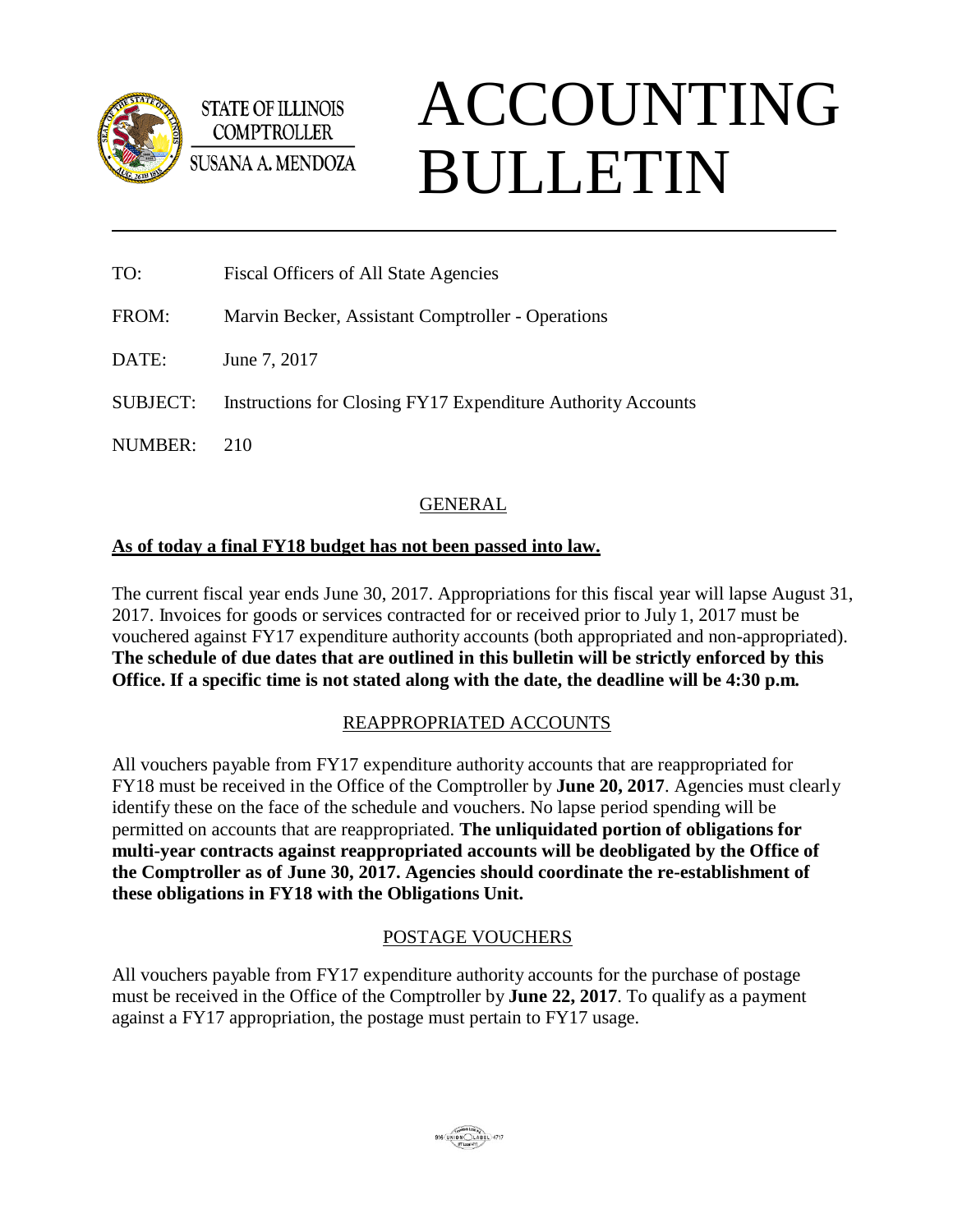## UTILITY BILLS

Agencies should continue the past practice of allocating utility bills that cover portions of June and July. Agencies have the option of either prorating utility bills to the proper month based upon the number of days service was provided, or charging the bill to the month and appropriate fiscal year which had the majority of serviced days. Once an option is chosen, it must be continued in all subsequent fiscal years.

## TELEPHONE BILLS

Telephone bills contain an advance charge for monthly service and charges for toll calls made during the previous billing period. Agencies have the option of charging the entire bill according to the fiscal year the vendor's invoice date falls within, or allocating the advance charges according to billing date and the toll call charges according to actual toll call date. Once an option is chosen, it must be continued in all subsequent fiscal years.

#### TRAVEL

Where travel at fiscal yearend crosses into the new fiscal year, agencies have the option of charging all travel expenses incident to a specific trip to the fiscal year in which the travel began, or allocating the expenses according to the days traveled in each fiscal year utilizing separate vouchers. If the first option is chosen, the entire trip should be submitted on a separate voucher. Once an option is chosen, it must be continued in all subsequent fiscal years.

#### LAPSE PERIOD – VOUCHERS

From July 1, 2017 through August 31, 2017 (or until the end of lapse period), all paper vouchers must be stamped or otherwise marked as either "FY17" or "FY18" to clearly designate the fiscal year. The fiscal year indicator should be placed on the upper right-hand corner of each voucher. For paperless vouchers, "FY17" or "FY18" should be placed on the agency file balance report. All paper vouchers covering goods or services to be paid from FY17 expenditure authority accounts during the lapse period should be stamped in a prominent place, "Contracted for Prior to July 1." For paperless vouchers, the statement "Contracted for Prior to July 1" should be stamped on the agency file balance report. ALL TRANSACTIONS SUBMITTED ON A FILE MUST BE FROM THE SAME FISCAL YEAR.

Lapse period expenditures are limited to those liquidating liabilities for goods and services contracted for prior to July 1, 2017.

All vouchers must contain beginning and ending dates of service. Vouchers citing a contract must contain beginning and ending dates of service that are within the terms of the contract.

All vouchers must contain a Proper Billing Date, if applicable.

All vouchers payable from FY17 expenditure authority accounts must be received in the Office of the Comptroller by **August 23, 2017.**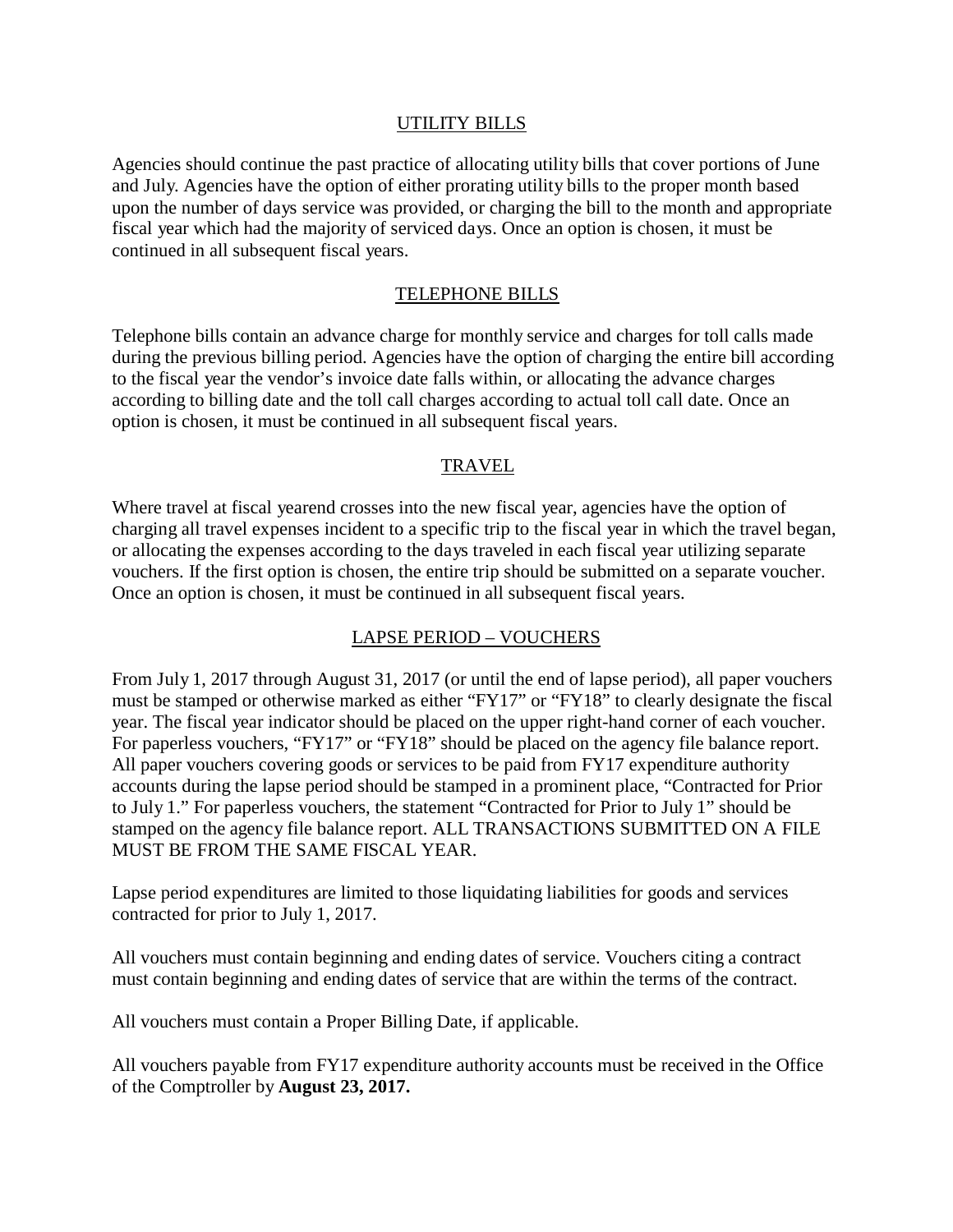## PROFESSIONAL OR ARTISTIC VOUCHERS

Any service which involves professional or artistic skills or any personal services by an employee whose compensation is subject to income tax withholding (including contractual employees) must be performed by June 30, 2017 to be charged against the FY17 appropriation.

Any voucher for professional or artistic skills, or personal services submitted with a service date beyond June 30, 2017 will be ineligible for payment from FY17 and will be returned to the agency.

# LAPSE PERIOD – OBLIGATIONS

The reconciliation of your obligation records is extremely important through the closing of this fiscal year. Timely reconciliation of your records can ensure timely processing of your payments.

From July 1, 2017 through August 31, 2017 (or until the end of lapse period), all contract related documents must be stamped or otherwise marked as either "FY17" or "FY18" to clearly designate the fiscal year. The fiscal year should be placed on the upper right-hand corner of the document.

Obligations established against FY17 expenditure authority accounts after June 30, 2017 must represent liabilities outstanding at June 30, 2017 (i.e., financial obligations for goods or services contracted for or received prior to July 1, 2017). In addition, all FY17 CODs filed after June 30, 2017 should be stamped "Contracted for Prior to July 1."

Outstanding obligations at June 30, 2017 may be canceled or decreased during the lapse period. Outstanding obligations representing actual contractual liabilities may be decreased or canceled only if such notice is accompanied by a contract amendment reflecting the corresponding decrease or cancellation. Contractual liabilities may also be increased during the lapse period as long as the increase is relevant to the original contract and is accompanied by a contract amendment executed prior to July 1, 2017 increasing the contract amount.

**Reminder** - If an amendment to increase an **FY17** contract is not fully executed prior to July 1, 2017, an Intent Affidavit is required. The affidavit must state that the agreement or amendment was agreed to on or before June 30, 2017 and explain why it was not executed on or before June 30, 2017. An Intent Affidavit is required from the party (vendor and/or agency) who failed to sign the agreement or amendment before the fiscal year ended. If both the vendor and agency signed after June 30, 2017, affidavits must be submitted by both the vendor and agency.

All obligation establishments, increases, decreases and cancellations that affect FY17 processing, must be received in the Office of the Comptroller by **August 17, 2017.**

# LAPSE PERIOD – TRANSFERS AND CORRECTION REQUESTS

All Appropriation Transfers, Expenditure Transfers and Object Correction Requests that affect FY17 processing must be received in the Office of the Comptroller by **August 23, 2017.**